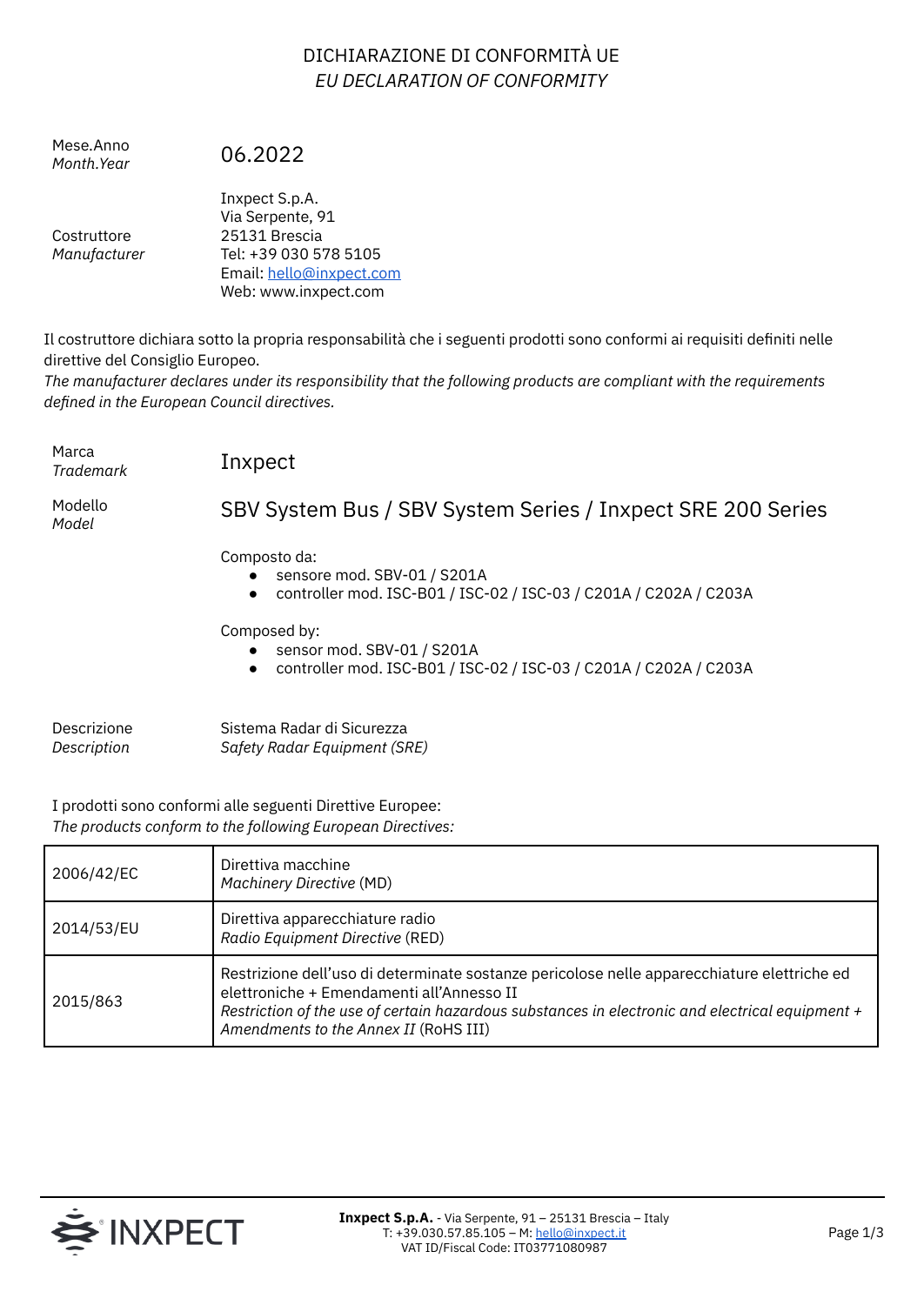Norme armonizzate applicate per la Direttiva Macchine: *Applied harmonized standards for the Machinery Directive:*

| EN ISO 13849-1:2015<br>EN ISO 13849-2:2012                           | Sicurezza dei macchinari – parti di sicurezza di sistemi di controllo<br>Safety of machinery - safety related parts of control systems                                                                                                                                                                 |
|----------------------------------------------------------------------|--------------------------------------------------------------------------------------------------------------------------------------------------------------------------------------------------------------------------------------------------------------------------------------------------------|
| EN 62061:2005 +<br>A1:2013<br>$+ A2:2015$                            | Sicurezza dei macchinari – Sicurezza funzionale di sistemi di comando e controllo<br>elettrici, elettronici ed elettronici programmabili correlati con la sicurezza<br>Safety of machinery - Functional safety of safety-related electrical, electronic and<br>programmable electronic control systems |
| EN 61000-6-2:2019                                                    | Requisiti EMC per ambienti industriali – immunità<br>EMC requirements for industrial environment - immunity                                                                                                                                                                                            |
| EN 61326-3-1:2017                                                    | Requisiti EMC per sistemi correlati alla sicurezza - immunità<br>EMC Requirements for safety related systems - immunity                                                                                                                                                                                |
| ETSI EN 301 489-1<br>V2.2.3:2019<br>ETSI EN 301 489-3<br>V2.1.1:2019 | Requisiti EMC per SRD - solo emissioni<br>EMC Requirements for SRD - emissions only                                                                                                                                                                                                                    |
| IEC 61010-1:2010 +<br>A1:2019                                        | Requisiti di sicurezza per dispositivi elettrici<br>Safety Requirements for electrical equipment                                                                                                                                                                                                       |

Il prodotto è stato sottoposto a esame CE di tipo per funzioni di sicurezza, con certificato N. TÜV IT 0948 21 MAC 0197 B Rev.3, rilasciato da TÜV Italia S.r.l., Via Carducci 125, 20099 Sesto San Giovanni, ID. 0948. Inxpect S.p.A., all'indirizzo sotto identificato, è autorizzata a costituire il fascicolo tecnico.

The product has undergone EC type-examination for safety functions, with certificate N. TÜV IT 0948 21 MAC 0197 B Rev. 3, issued by TÜV Italia S.r.l., Via Carducci 125, 20099 Sesto San Giovanni, ID. 0948. Inxpect S.p.A., at the address below, *is authorised to compile the technical file.*

Norme armonizzate applicate per le Direttive RED e RoHS: *Applied harmonized standards for the RED and RoHS Directives:*

| EN 61000-6-2:2019                                                    | Requisiti EMC per ambienti industriali - immunità<br>EMC requirements for industrial environment - immunity             |
|----------------------------------------------------------------------|-------------------------------------------------------------------------------------------------------------------------|
| EN 61326-3-1:2017                                                    | Requisiti EMC per sistemi correlati alla sicurezza – immunità<br>EMC Requirements for safety related systems - immunity |
| ETSI EN 301 489-1<br>V2.2.3:2019<br>ETSI EN 301 489-3<br>V2.1.1:2019 | Requisiti EMC per SRD - solo emissioni<br>EMC Requirements for SRD - emissions only                                     |
| ETSI EN 305 550-1<br>V1.2.1:2014<br>ETSI EN 305 550-2<br>V1.2.1:2014 | Compatibilità elettromagnetica e spettro Radio<br>Electromagnetic compatibility and Radio spectrum matters              |